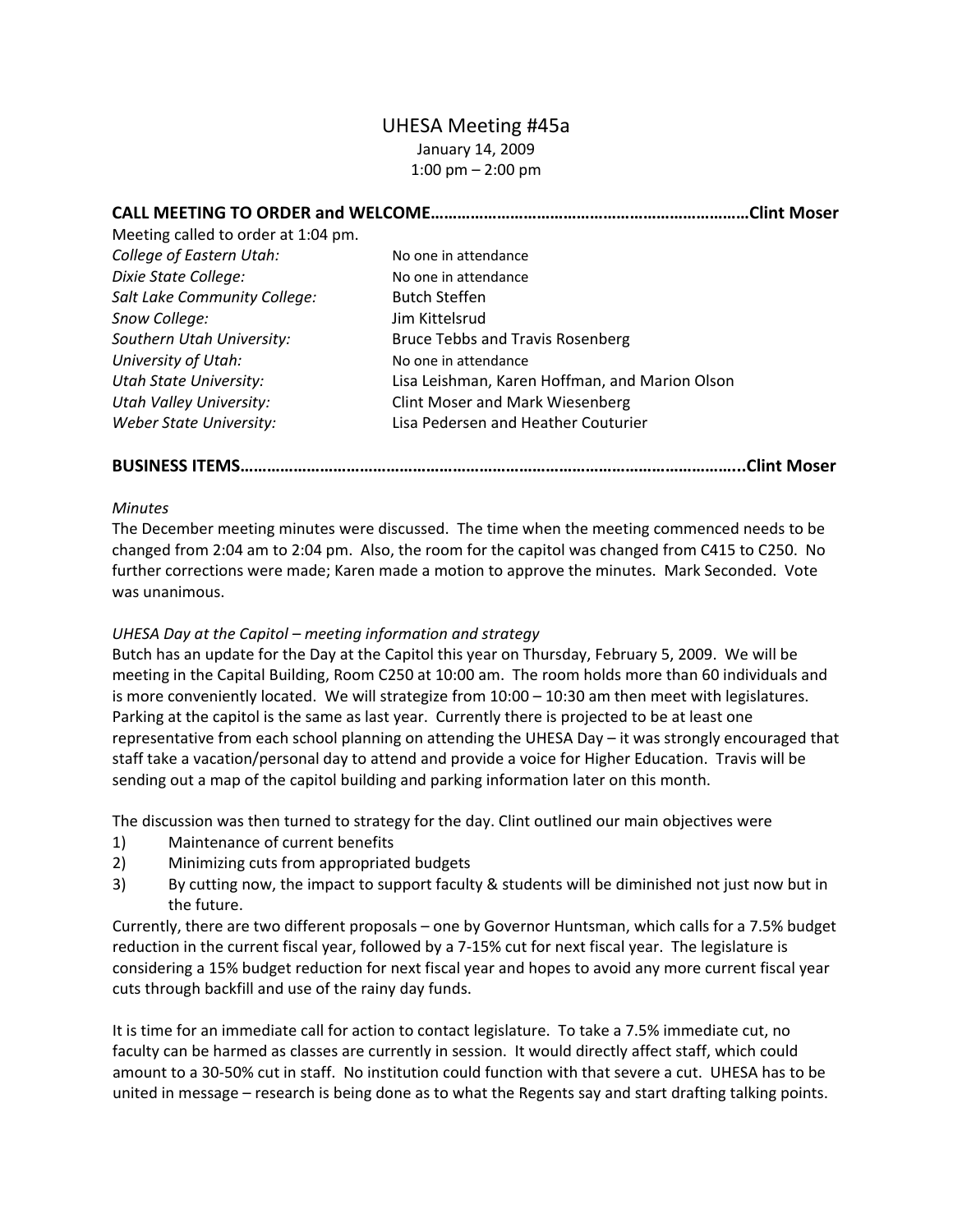The Higher Education Appropriations Subcommittee will meet January 21, 2009 and finalize their recommendations. It is proposed that UHESA delegates spend our time preparing to tackle the 09‐10 budget issues. Spencer Pratt, financial advisor, is projecting that every 1% in budget reduction would affect 50 staff & 50 faculty positions state‐wide.

## *Current Campus Happenings*

Each institution was given time to go over what is happening on their campus relating to staff. The following is a report from the various institutions:

- **SUU** the University President is holding a campus forum from 3:30 4:30 pm today to discuss the budget reductions and our plan of action in a worst-case scenario. Afterwards, their Staff Association Legislative Rep has coordinated a forum with local legislatures (Senator Stowell and Representative Vickers) to take place immediately after the President's forum. Representative Vickers is serving on the Higher Ed appropriations subcommittee, so feedback to him will be important. SUU is also currently offering a special early retirement incentive window through the end of January with added benefits & incentives for those who qualify.
- **Weber –** now has a policy available online regarding layoffs and their plan of action. Their campus is holding a forum as well on the  $15<sup>th</sup>$  and will have more information after that point.
- **UVU –** doing a reduction‐in‐force policy. It will include information regarding severance and rehire of these positions.
- **Snow** notifications have already been sent to some faculty & staff saying that positions will end of 06/30/09. They are currently being governed by a plan to minimize repercussions. The difficult they are having is in which positions are eligible for elimination and that will affect the direction the cuts will take.
- **USU** Has a campus forum tomorrow.

## *UHESA Card for Day at the Capitol*

Discussion followed regarding the priorities for UHESA as indicated by the yearly card that is distributed to legislatures. Jim will send last year's card to Travis, who will draft the new one based on some items covered in the letter and some new statements that have come from the Commissioner's office. Once the card is finalized, it will be printed in mass by Weber State University.

It was proposed that priorities #1 & #3 should be taken from the letter and #2 should focus on Commissioner Sederburg's statement that \$1 invested in higher education yields a \$7 economic benefit. Travis will compile a draft to that effect and email it to the body Thursday. To follow up and finalize the card, a second meeting will happen Friday, January 16, 2009.

Meeting was adjourned. Next meeting will be Friday, January 16, 2009, via conference call.

‐‐‐‐‐‐‐‐‐‐‐‐‐‐‐‐‐‐‐‐‐‐‐‐‐‐‐‐‐‐‐‐‐‐‐‐‐‐‐‐‐‐‐‐‐‐‐‐‐‐‐‐‐‐‐‐‐‐‐‐‐‐‐‐‐‐‐‐‐‐‐‐‐‐‐‐‐‐‐‐‐‐‐‐‐‐‐‐‐‐‐‐‐‐‐‐‐‐‐‐‐‐‐‐

UHESA Meeting #45b January 16, 2009 1:00 pm – 2:00 pm

Meeting called to order at 1:06 pm. *College of Eastern Utah:* Vicki Noyes **Dixie State College:** No one in attendance *Salt Lake Community College:* Butch Steffen